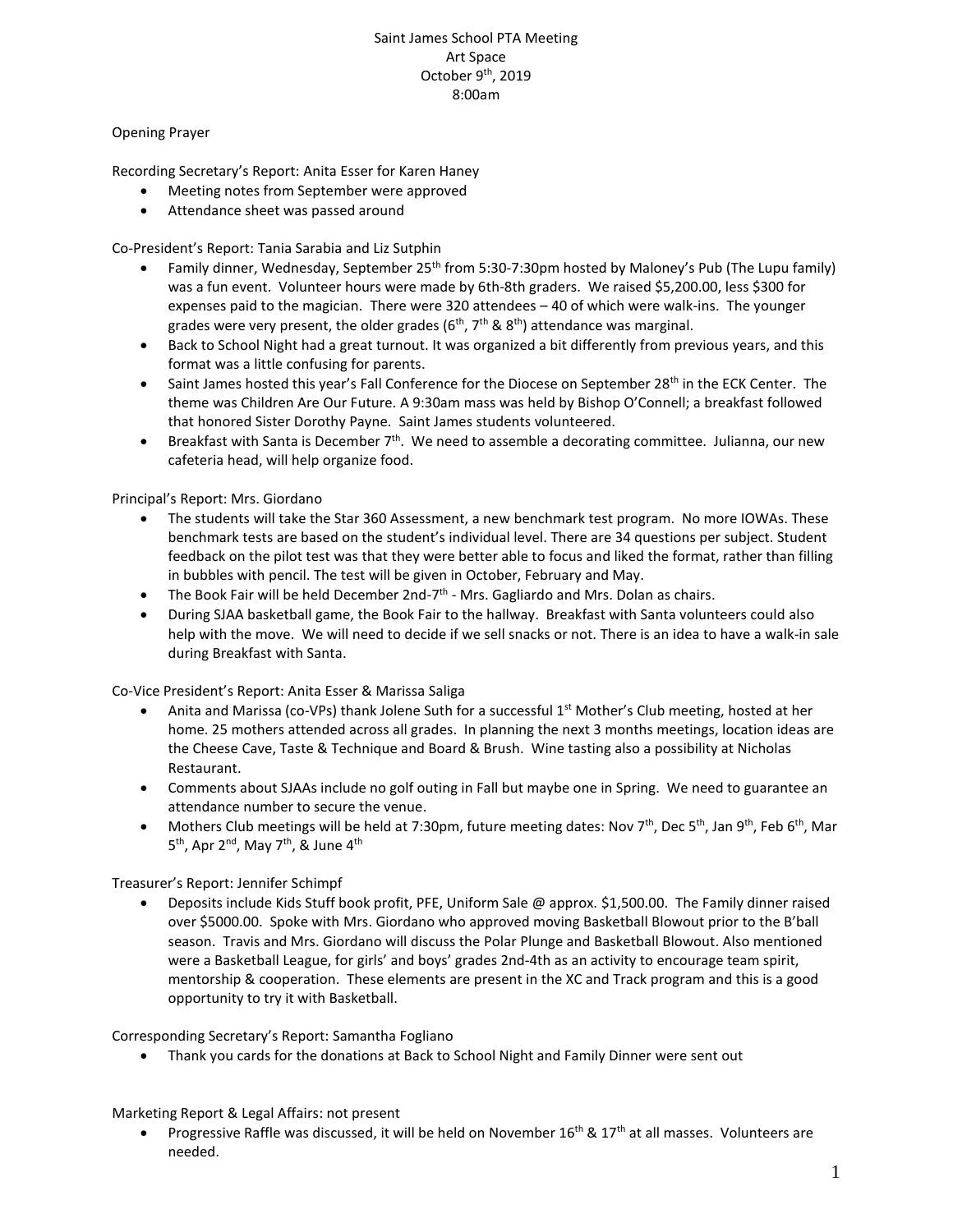Hospitality Committee Report: Alina Fotache

- First Half-Day Bagel Day was September 18<sup>th</sup> Bagel Day raised \$5,000.00. \$300.00 to buy supplies for the next Bagel Day was approved (Liz) and seconded (Tania).
- Kids Stuff Book Sales were down, profit of \$1,500.

Technology Report: Susan Marino

- Susan all flyers and info submitted need Mrs. Giordano's approval
- Jenna can help create the flyers, which then are submitted to Mrs. Giordano, and finally Susan. Deadline is always Friday.
- Discussion about My School Directory. Could the office work with us on it? Who uses it? How helpful is it? The Royals use it, as well as families and class moms for parties and invitations. New company taking over – Maria to provide further details.
- Ice Skating school outing to be held on one of the  $\frac{1}{2}$  days (January 22<sup>nd</sup> or February 5<sup>th</sup>) Made a motion to approve paying a deposit in advance – once date is settled this will be voted on. Discussed selling knit hats as a possible fundraiser?

Spirituality and Care Steps Report: Danielle Robbins & Tania for Jen Marlin

- Caring Cooks activity for community service hours (visit to the Ronald McDonald House) scheduled for November 13<sup>th</sup>. \$100.00 for food and supplies was approved (Karen approved and Anita seconded.)
- BoxTops- an App may be downloaded to scan receipts to get points for Box Tops- Information about the App to be included in the eblast. Student volunteers needed to count during lunch. Parent volunteer(s) to supervise the students
- Danielle discussed care package for the convent

PTA Family Commitment: Susan Falco

• Letter will be sent for fundraising.

Royals Report: Travis Sutphin

- 14 Dads attended the first meeting. Second meeting is October 24th
- Chuck, Kira, Ali and Travis (committee) will meet with Craig Palmer for dinner about Crowdwise & St. Mary's strategy for fundraising for Polar Plunge before next PTA meeting
- Polar Plunge explained. AOH runs a Pub Crawl @ \$40.00 pp at 7-8 locations in Sea Bright. All money raised offsets cost to run the Polar Plunge. Volunteers would speak at church about the Plunge, explore corporate matching. Goal is to raise \$30K
- Basketball Blowout is November 15th pizza in cafeteria ordered at Federico's. Older students earn volunteer hours to supervise. Royals will handle clean up.

SJAA Report: Jen Heaton

- New apparel company Ted Hendrickson looking at selling sport shorts, green socks with logo, fuzzy bear coats, stadium seating chairs with SJS printed on them
- Made \$85.00 on Mini-Golf
- Winter Sports Registration working on teams
- Basketball Blowout incentives to participate: make pre-sale cheaper than walk in prices. Sell pom-poms, foam fingers, Mohawk hats. Send out a save the date to Susan (Technology)

Fundraising & Special Events: Ali Farro

- Jolene Suth, working hard on Trunk or Treat. Theme for School lobby decoration: "CARN-EVIL" Need a large box for the lobby to collect candy to donate to Trunk or Treat. Give leftover candy to Holiday Express. List candy donations on eBoard and spread the word to class moms
- Dunk n Treat (donuts and cider fundraiser) from Wemrock Orchards, \$6 each or combo for \$10 pre-orders will be picked up at Trunk or Treat or Halloween Dance. Also baked goods, hot chocolate, cider, all \$1 at Trunk or Treat.
- Pies sale for Thanksgiving, pie samples available at Trunk or Treat. Ask Julianna to store pies in cafeteria?